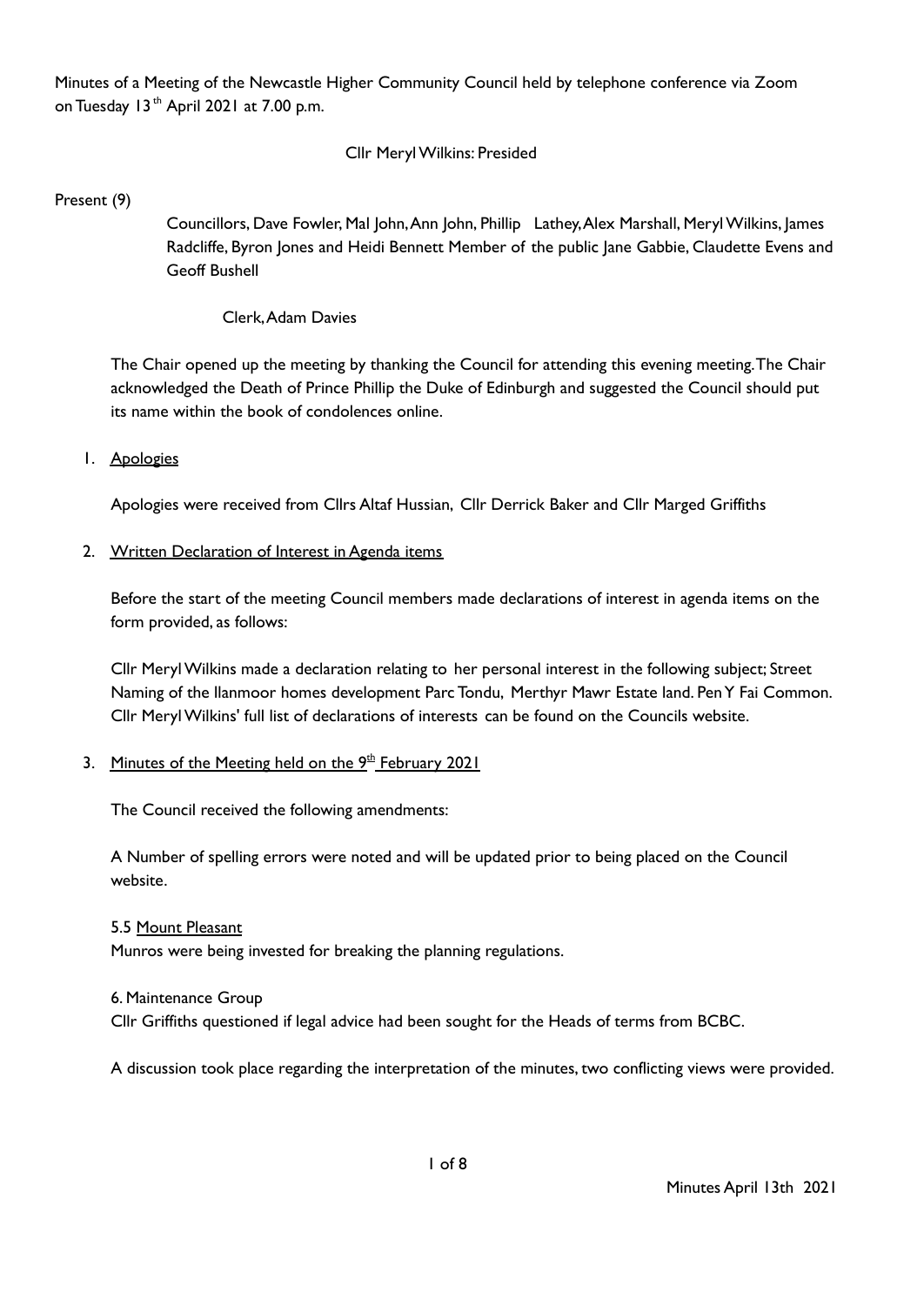## One

It was decided that for the Council to agree this funding the quotes should be made available to the full Council including further quotes before a decision is made.The Council decided to defer this matter to the next Council Meeting. Proposed by Cllr Bennett and seconded by Cllr Radcliffe.

## Two

It was decided that no further quotes would be obtained as the Council followed its obligation to get best value for money as stated within the Councils Financial regulations.

The Council was unable to agree on the accuracy of this particular section of the minutes due to the alternative and differing views.

A vote took place and 4 Cllrs agreed that the minutes were accurate and 3 Cllr did not agree with the accuracy.

The Minutes of the Meeting held on the 9th March 2021 were confirmed and signed.

## 4. Matters Arising on the Minutes

Cllr Benette kindly provided the Clerk with supporting documents to arrange the appropriate quotes necessary for the Pheasant Field. Cllr Mal John noted as they were provided without 3 working days notice we were unable to discuss this item. Cllr Benette clarified this item was for the use of the Clerk and was not needed to be agreed within any Council meeting.

## 5. Reports from BCBC Members

a. Cllr Altaf Hussain

Cllr Altaf Hussain was unable to attend.

b. Cllr James Radcliffe

Cllr Radciffe noted that in the respect of time he will bring items up further within the meeting.

# 6. Report from Maintenance Group

## Mount Pleasant

A referral order was sent by Cllr Radciffe regarding taxis parking on the road at Mount Pleasant. Cllr Radciffe informed the Council that BCBC's planning department has concluded its report on this and have found that no further action should be taken as they have been found not to be breaking regulations due to this action being undertaken for some time, they no longer require planning permission.

Cllr Marshall reports that this item was brought to the Borough Council a number of years ago with no action taken at that point either.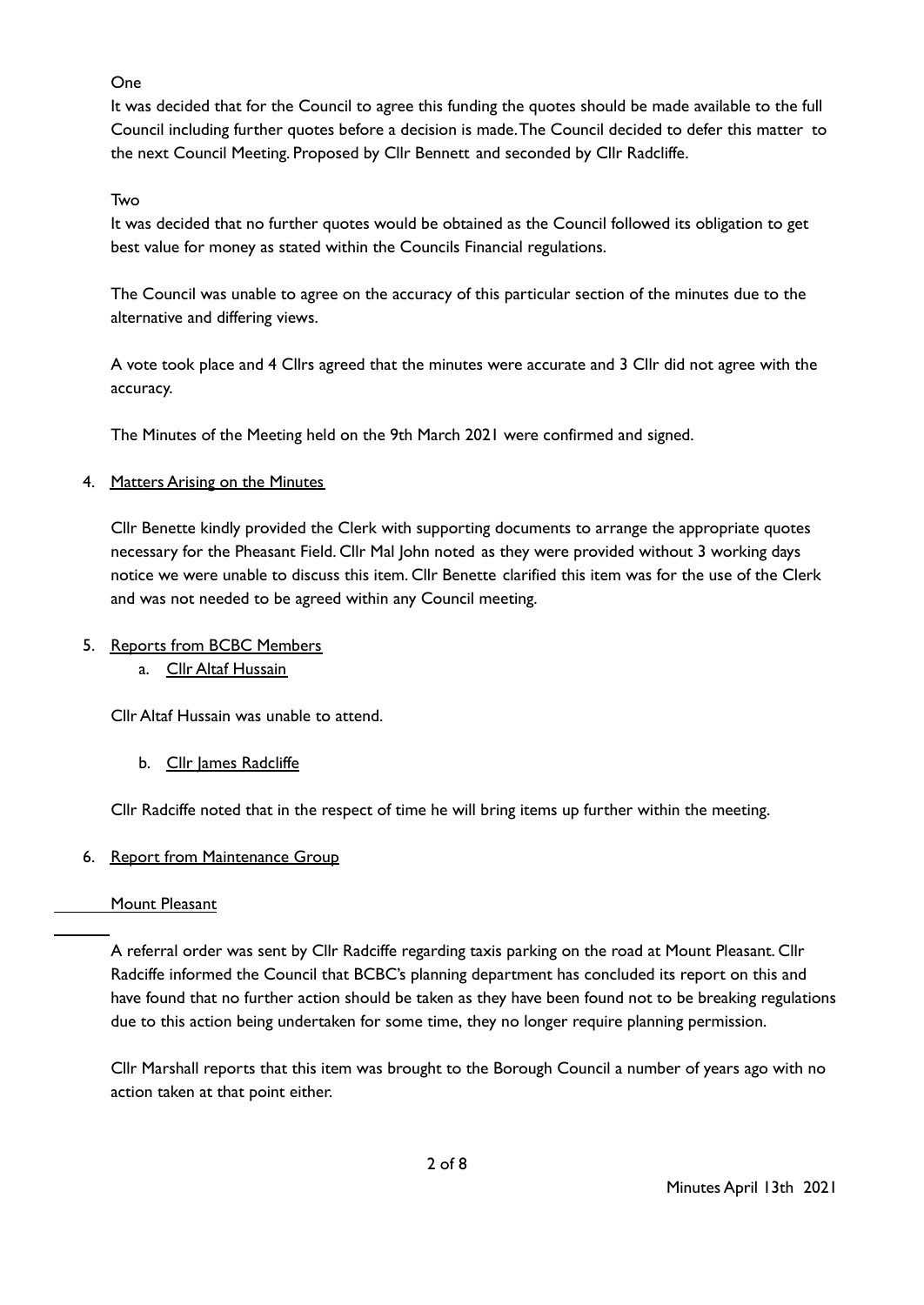## 7. To Confirm a Casual Councillor Vacancy for the Aberkenfig Ward

Cllr Mal John read aloud a letter from Cllr Derrick Baker. Cllr Baker informed the Council that he would like to inform the Council that he has no intention to stand in this May's election. Due to the elections being postponed for a year Cllr Baker notified the Council of his resignation at the end of April 2021. Cllr Baker notes that it has been a privilege to have represented the people of Aberkenfig for 34 years.

The Clerk informed the Council that at the end of the month the Election Office will be made aware of the vacancy for Aberkenfig.

The Chair thanked Cllr Baker for the work he has done for this Council and asked the Council if a letter Could be arranged to be sent thanking Cllr Baker for his service, to include our gratitude and best wishes for his retirement.

## 8. Rock Cottages

A letter was circulated from BCBC officer Philip Beaman regarding his conclusion of the Rock's. Cllr Mal John reported that three Cllr's met Mr Philip Beaman. Cllr Mal John, Cllr Ann John and Cllr Phillip Lathey. It was reported that a number of photos were taken of the Rocks and a conclusion was that the Rocks had not been tampered with. Mr Beaman has witten to Number 4 ascertaining if he has received permission to take vehicles over the common and ask them to remove the rubble and make good the access.

CllrWilkins was invited to attend the site meeting with Mr Beaman and fellow Councillors but chose not to attend due to the conflict she has previously had when attending the location.

CllrWilkins proposed that the Council receive an ordnance survey report showing if anything has changed at the Rocks. Cllr Bennett seconded.

## 9. Westcotec (Speed Signs)

The Clerk informed the Council that Westcotec has undertaken the work to fix the broken speed signs within PenY Fai. One Speed sign was under warranty and has been fixed to no cost to the Council.The second Speed sign was not under warranty due to the wiring being tampered with causing the main board of the device to fail. Westcotec fixed the Speed sign to the value of £1,155.60 including VAT. To confirm this payment was not agreed by Council nor the Clerk prior to work being complete.

Centergreat have been contacted and have not accepted any liability for the damages but have provided the Council with their time to look at the devices to figure out its fault.

Cllr Mal John agreed to make this payment, Cllr Bennett seconded.The Council was in agreement. Cllr Bennett suggested that no further christmas lighting or devices be placed on the post in question to ensure that this does not happen again.

## 10. Report on the Pheasant Field.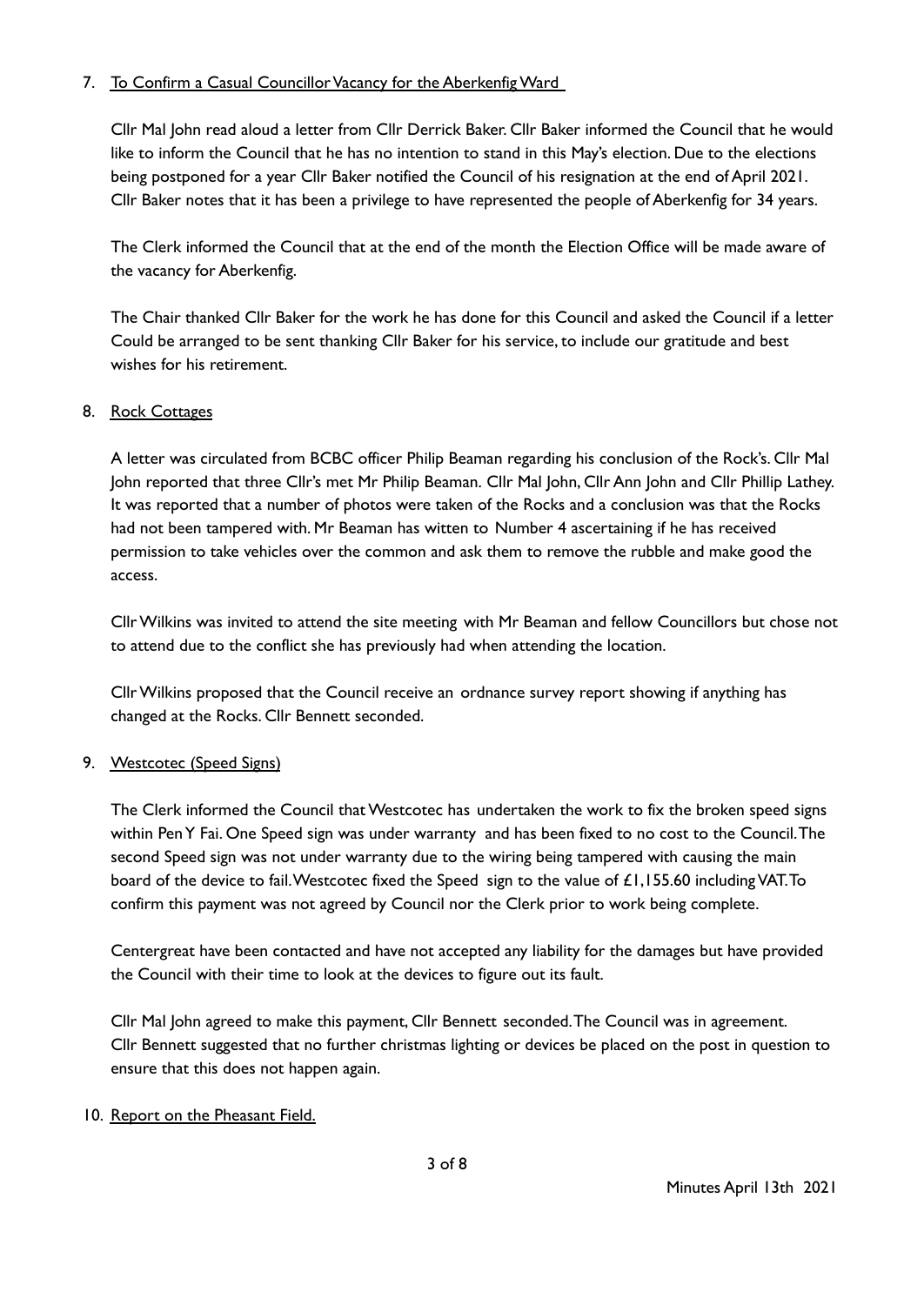A report has been passed out to Councillors regarding the maintenance of the Pheasant Field.This report included the information from Contractor Mat Scott regarding the cost to maintain the Pheasant Field.

Cllr Mal John informed the Council regarding the Maintenance Groups diligence attempting to retrieve quotes for the Pheasant Field that effectively cover the contractual obligations the Council would need to undertake when managing the field.

Cllr Bennett noted to the Council that upto and including this contract Mat Scott will receive more than £3,000 of the Councils money and will require further quotes to be obtained.

Cllr Marshall updated the Council that a number of quotes were requested in late 2019 with the Council receiving 3 previously.The whereabouts of the quotes are unknown as the Clerk at the time is now retired.

Cllr Mal John proposed that the Council would accept the quote from Mat Scott. Seconded by Cllr Lathey

It was minuted that Cllr Bennett voted against this proposal.

An amendment was proposed by Cllr Radcliffe stating that, in light that there had been some concerns raised, it was suggested that the Clerk review the current situation and clarify to the Council the correct process prior to agreeing a contractor. Cllr Mal John seconded.

It was stated by Guest and BCBC Councillor Jane Gebbie that she will report the Council for the incorrect procedure the Council has taken on this matter to Audit Wales.

## 11. Finance

# a. Retired Clerks pension arrangement (closed session)

All members of the public were expelled from the meeting for this item and placed in a waiting room.

The Clerk reported to the Council that he has chosen to seek further advice in regards to the correct procedure when making a pension payment to the former Clerk John. Further Advice was sought from One Voice Wales.

Cllr Mal John kindly provided support with this matter by mediating with OneVoiceWales informing them of the information related to work when the Clerk was not employed by the Council.

The information collated was provided to NALC who have the legal expertees to review this decision.The Clerk read out some of the details as followed.

"The council resolved to pay £15000 to the Clerk. I do not think that it has the power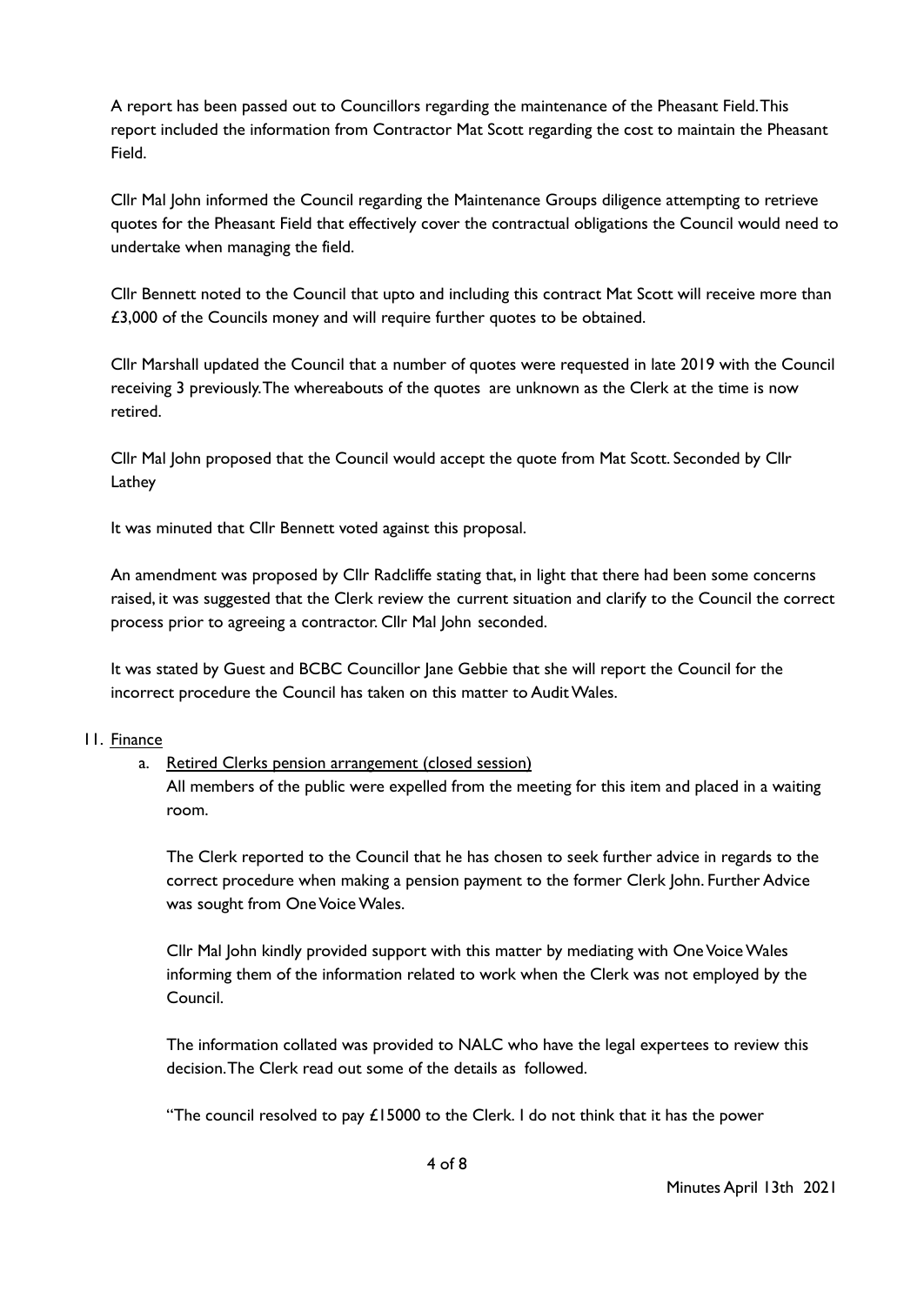to pay it as a gratuity. However, the Council could explore,subject of course to its standing orders, whether it is possible to make a payment to the Welsh Churches Pension Fund as a pension payment not a gratuity payment. If the council decides on this course, I think that it should be done as soon as possible, in view of the clerk's imminent retirement".

It was confirmed by the Clerk that the information stated that a payment may be made subject to the Councils agreement, but this is not a definitive amount nor provides a basis that the Council legally should pay this payment.

The Council was informed by Cllr Mal John that this item had already been agreed that the Council should make the arrangements to pay the former Clerk.

This decision was made within the meeting held on Tuesday 29th September 2020.This started that this payment will relinquish any liability the Council will hold regarding contributions to the former Clerks pension which was to protect the Council from a greater expense in the future.

It was proposed by Cllr Jones that the Council continue on after its allocated time of 2 Hours. Seconded by Cllr Mal John.

A further discussion took place with altering viewpoints. With some Councillors requesting that this payment be made and other Councillors wishing further advice be sought prior to the payment being made.

A vote took place and it was agreed to continue with the course of action that we pay the Former Clerk John the payment.

Members of the Public were permitted to reenter.

## b. Accounts for payment

| One Voice Wales (Cllr Griffiths Training)           | 60     |
|-----------------------------------------------------|--------|
| One Voice Wales (Membership)                        | 64 I   |
| Bridgend Town Council (Dog Bins, December to March) | 1.440  |
| <b>ACD Skips (Aberkenfig Allotments)</b>            | 230.40 |

## 12. Correspondence

Cllr Marged Griffiths

Email received regarding the Penyfai Rd no entry sign that is down. Reported to BCBC highways. 2. Payroll Quote

Email received from Grayham Paul, an accountancy firm that provides Bridgend Town Council its payroll needs.A quote has been requested for 1 member of staff to the value of £30 per quarter. 3. Casual Councillor Vacancy

A letter was received from Cllr Derrick Baker informing the Council that he has retired as councillor for our Council.

£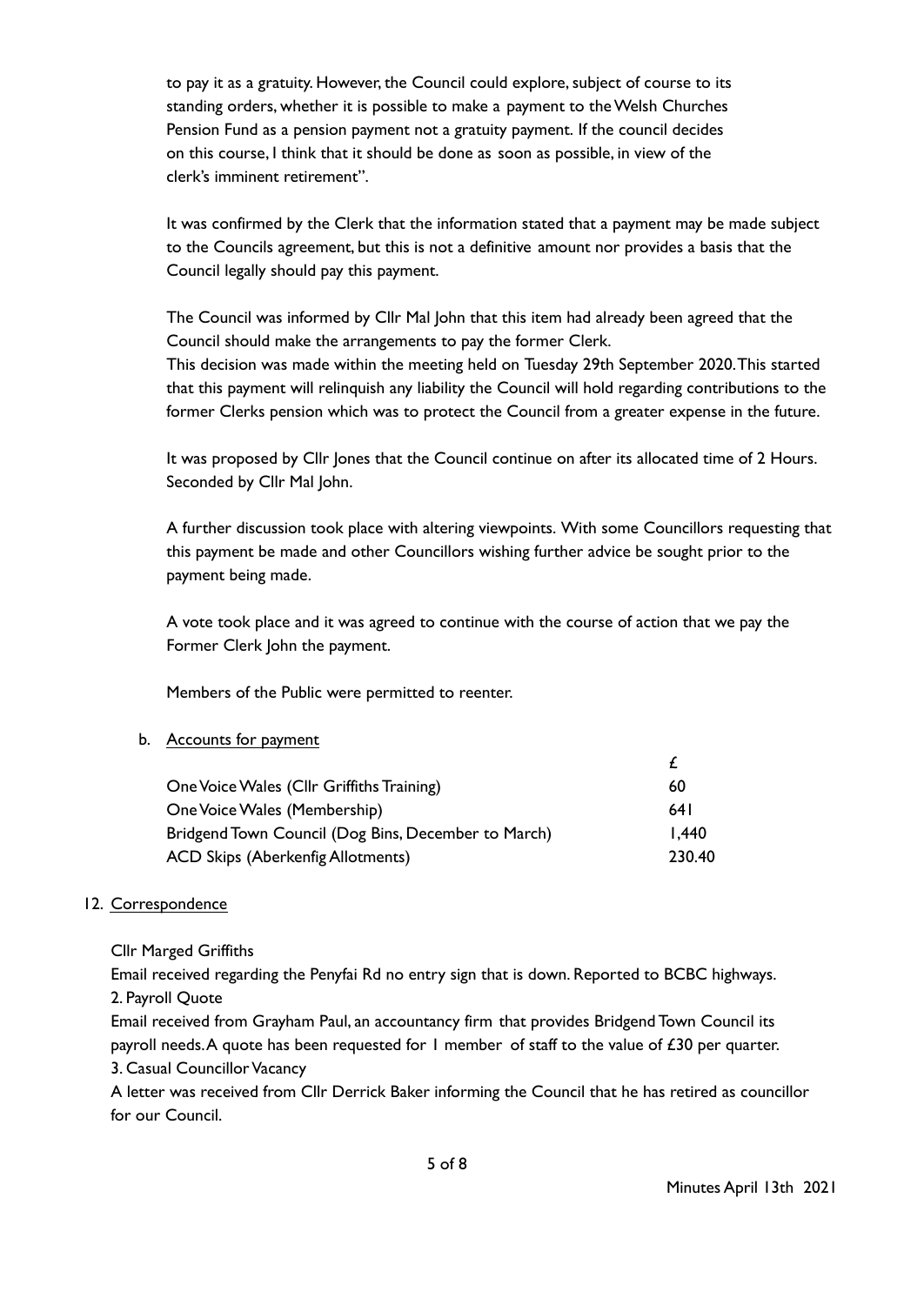4. Planning

A Planning application regarding the reduction of 2 trees (T1 &T2) by 30% and remove dangerous branches overhanging garden and garden buildings including property at No.39.

5. OneVoiceWales

An email was received regarding Local Government and Elections (Wales) Act – commencement, implementation and guidance

6. Remote Training Sessions

OneVoiceWales provided the Council with a list of the Training available for March.

7. Former Clerk John

A draft Head of Terms was provided for future reference.

8. Guy Smith BCBC

It was reported to the Council that the confirmation of the heads of terms for the Pheasant Field was not processed on the 16/04/20. Due to this the Clerk confirmed that the Council is happy with the temporary terms already agreed previously.

9. Defibrillator Contract

Cllr Bennett provided the Council with an alternative for the defibrillator contract.

10.Aberkenfig allotment association

Information was received from the Association notifying the Council for their intention that they wish to place a new container within the allotment area.The Clerk contacted BCBC to confirm if planning permission was necessary for the placement. BCBC planning confirmed that permission was necessary. Further information was received that they cancelled the project.

11. Planning

A planning application was received regarding the Removal of an Alder tree.

12.Traffic Speed at Heol Eglwys

A report was received regarding the concerning speed at Heol Eglwys and passed to Cllr Hussain. Cllr Hussain passed this information to BCBC.

13. OneVoiceWales

An invoice was received from One Voice Wales £641 for One Voice Wales Membership.

14. Newcastle Higher Community Council - Gratuity/Pension - E2 A number of emails were passed to Shan from OneVoiceWales considering and discussing the correct cause of action to take regarding the outgoing Clerks pension payment. Legal Advice from NLCC has been received and will be discussed in a closed session.

15. Planning

A planning application from planning noting T/20/87/TPO 37 Riverside Aberkenfig Bridgend CF32 9DA for the Third crown reduction to beech tree; lower lateral branches pruned back to other trees.

16. Fly Tipping

An email was received regarding fly tipping between court Coleman and cefn cribwr which was reported to BCBC.

17. Pheasant Field Maintenance Quotes

Cllr John has provided the Council with the Quotes for the maintenance of the Pheasant field to be passed to Councillors

18. Invoice 10333 from Bridgend Town Council

An invoice was received from Bridgend Town Councils for emptying the Council's DogWaste bins.

19. OneVoiceWales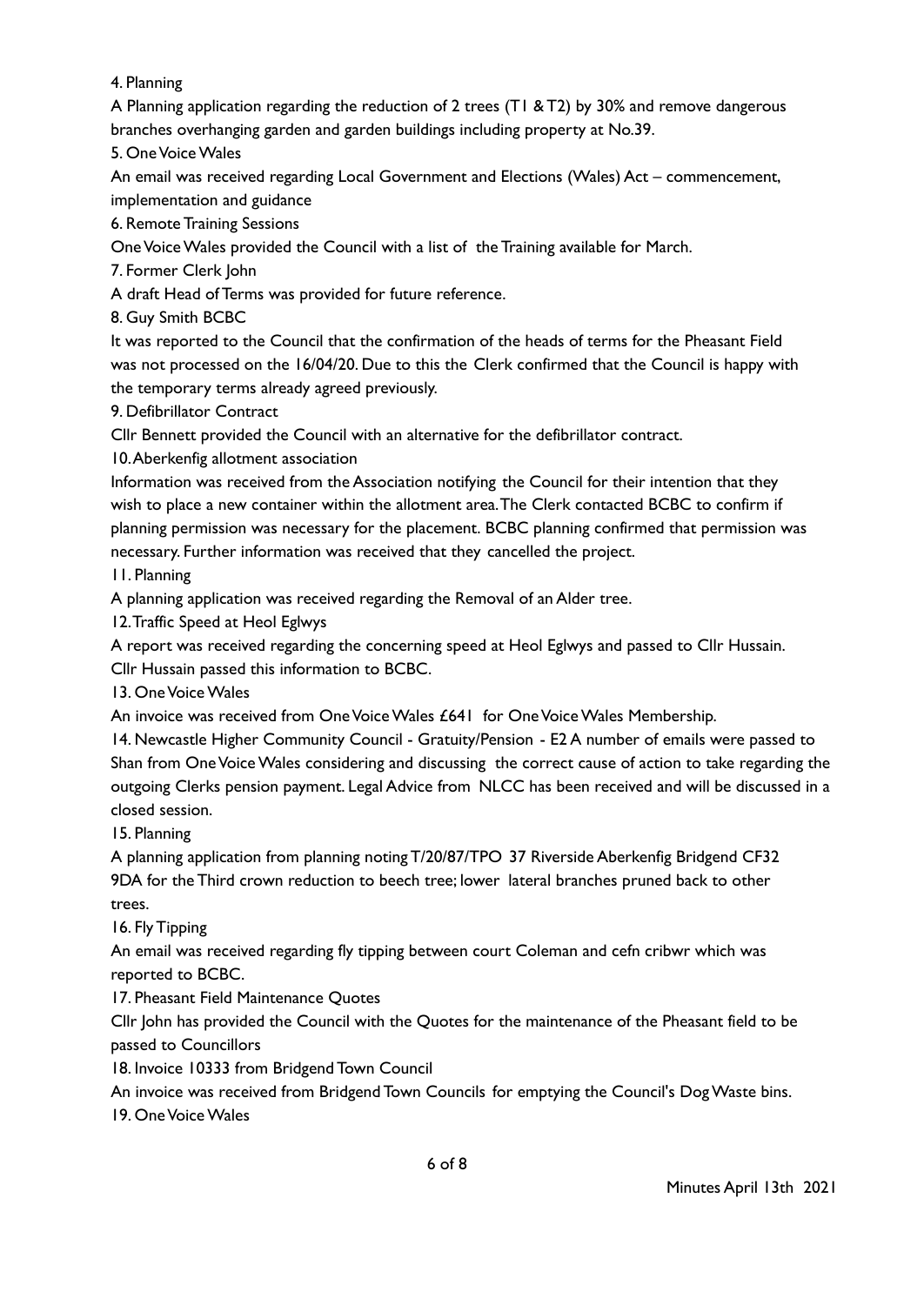Information received regarding the Local Government and Elections (Wales) Act 2021 confirming that From 1 May, local authorities will be required to make arrangements to ensure their meetings are capable of being held remotely.

20. Philip Beaman

Information regarding the outcome of the site meeting at Rock Cottages, Pen y Fai common which was passed on to Councillors.

21. Planning

Planning application P/21/220/FUL 55 St Brides Road Aberkenfig CF32 9RA for a Single storey rear extension.

22. PenY Fai Postcard

The Postcard from Pen-y-fai April May 2021 passed to all Councillors

23. Cllr Altaf Hussainl

Cllr Hussain emailed confirming that he is well but resting and is expecting to be off work for the next 8 weeks.

24.Westcotec

A conversation withWestcotec confirmed that the Council speed lights within PenY Fai are under warranty for 6 years upto the 19th June 2025.The Clerk has received information that they are now working and we will expect a bill to the value of £963 plusVAT.

25.ACD Skips

An email providing the Council with an invoice to the value of  $£230.40$  for placing and removing of a skip at Aberkenfig Allotments

## 13. Planning Applications

The Council noted the following applications made, with no comments:

T/21/9/TPO 38YsbrydY Coed Penyfai Bridgend CF31 4GF (Reduce 2 trees (T1 &T2) by 30% and remove dangerous branches overhanging garden and garden buildings including property at No.39)

T/20/86/TPO 30 Riverside Aberkenfig Bridgend CF32 9DA (Removal of Alder tree)

T/20/87/TPO 37 Riverside Aberkenfig Bridgend CF32 9DA (Third crown reduction to beech tree; lower lateral branches pruned back to other trees)

P/21/220/FUL 55 St Brides Road Aberkenfig CF32 9RA (Single storey rear extension)

## 14. Reports from Councillors

There were none

## 15. Reports from Community Associations